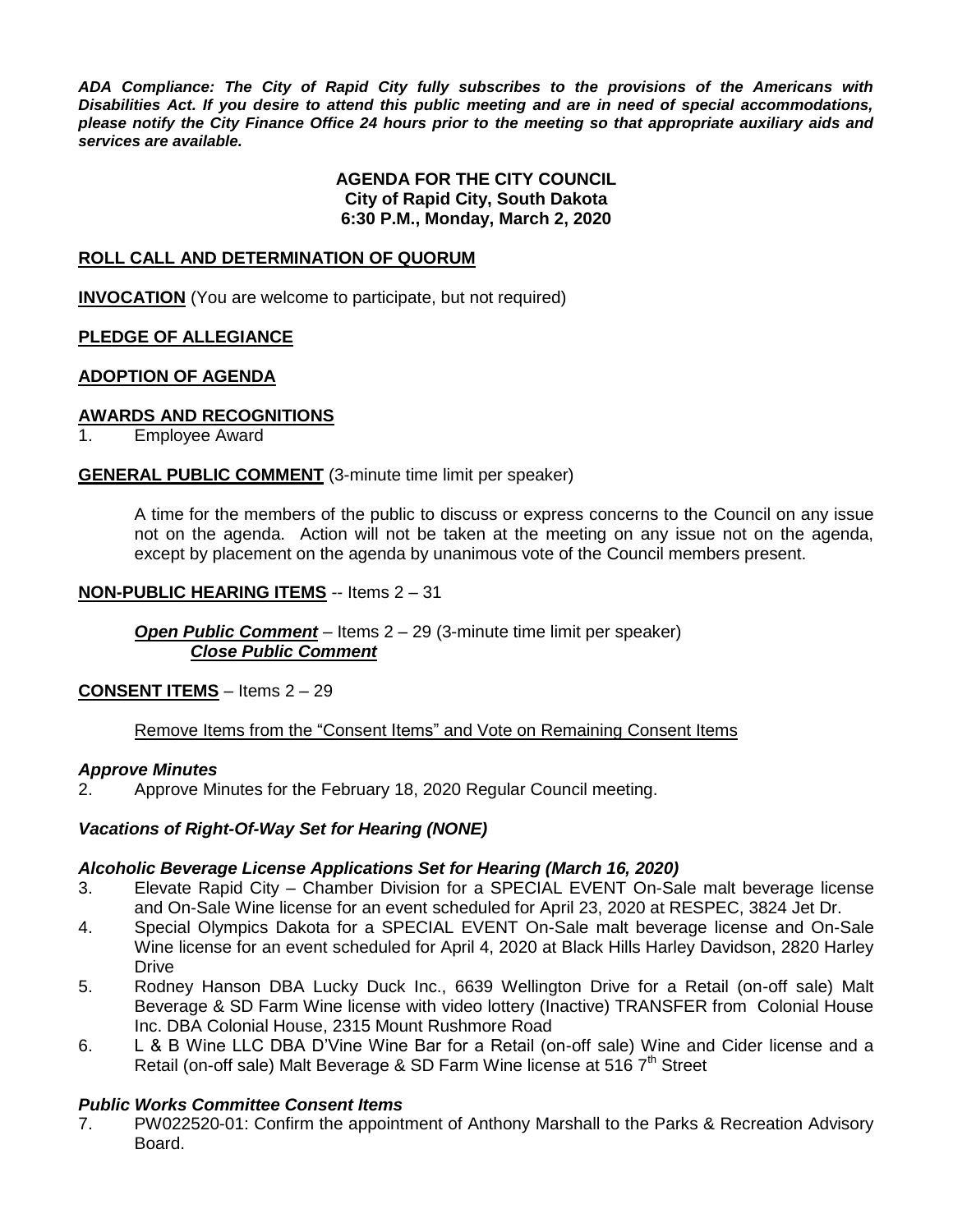- 8. PW022520-02: Confirm the reappointments of Steve Malone and Jamie Stampe to the Building Board of Appeals.
- 9. PW022520-03: Authorize Mayor and Finance Officer to Sign a Joint Funding Agreement between U.S. Department of Interior, U.S. Geological Survey and City of Rapid City for 2020 Water Resource Investigations, CIP No. 51279. The City of Rapid City's share of the program is \$138,000.00.
- 10. PW022520-04: Approve Change Order #1 to Lind-Exec, Inc. for Gray Fox Ct and Fox Run Dr Storm Sewer Outfall Stabilization Project, Project #18-2444 / CIP NO. 51167 for an increase of \$75,069.63.
- 11. PW022520-05: Authorize Mayor and Finance Officer to Sign Contract amendment #1 for 2019 Citywide Geotechnical, Construction Materials QA/QC Services Project No. 18-2482 / CIP No. 50637 In the Amount of \$8,414.68
- 12. PW022520-06: Authorize staff to advertise bids for Woodlawn Dr. & Downing Street Sanitary Sewer Replacement, Project No. 15-2285 / CIP No. 50623. Estimated Cost: \$1,550,000.
- 13. PW022520-07: Authorize Staff to Advertise for Bids for the Flormann Street Water Main Replacement Project, Mt Rushmore Road to Apollo Circle, Project No. 19-2512 / CIP 51235. Estimated Cost: \$800,000.
- 14. PW022520-08: Authorize Staff to Advertise Bids for East St. Cloud Inlay Project No. 19-2531 / CIP No. 51236. Estimated Cost \$135,000.00
- 15. PW022520-13: Approve Request from Joshua and Lindsey Wosepka for a Variance to Waive the Requirement to Install Sidewalk along Spring Brook Road, Rapid City, per City Ordinance 12.08.060.
- 16. PW022520-09: Authorize Mayor and Finance Officer to sign amendment 1 to an agreement between the City of Rapid City and FMG Engineering, Inc. for Engineering Services for Rapid City Landfill Cell #16 Final Cover, Project Number: 18 – 2448 / CIP No. 51202 in the amount of \$108,859.00.
- 17. PW022520-10: Authorize Request to purchase 2019 M4HSD Mechanical Sweeper from Sourcewell, Contract # 122017-GEP in the amount of \$250,109.00.
- 18. PW022520-11: Authorize extending contract awarded March 18, 2019 to Nebraska Grain and Salt Co. for Sodium Chloride for \$79.79 per ton for use by the Street Department.
- 19. PW022520-12: Authorize staff to Seek Proposals for Professional Services for the Water Risk and Resilience Assessment; Project No. 20-2575; CIP No. 51269. Estimated Cost: \$100,000

# *Legal & Finance Committee Consent Items*

- 20. Acknowledge the Following Volunteers for Worker's Compensation Purposes: Shannon Truax (RSVP+), Gary Holst (RSVP+)
- 21. LF022620-01 Authorize Staff to Apply for and Accept if Awarded the Hazardous Materials Emergency Preparedness (HMEP) Grant for the Amount of \$27,000.00
- 22. LF022620-02 Authorize Mayor and Finance Officer to Sign Engagement Letter with Addendum with Ketel Thorstenson, LLP for the FY2019 Audit
- 23. LF022620-03 Approve Updated Travel and Training Regulations
- 24. LF022620-04 Authorize Mayor and Finance Officer to Sign Estoppel Certificate, Consent and Agreement in Regards to Cortez, LLC Lease for Upper Level of the Parking Ramp
- 25. LF022620-05 Acknowledge January 2020 General Fund Cash Balance Report
- 26. LF022620-06 Approve Request for Property Tax Abatement as Follows: Scott Young, 2019, \$1,220.86; Diocese of Rapid City (Tax ID 37480), 2019, \$2,241.22; Diocese of Rapid City (Tax ID 37481), 2019, \$1,494.58; Diocese of Rapid City (Tax ID 34877), 2019, \$1,494.58; Diocese of Rapid City (Tax ID 37482), 2019, \$1,783.94 [Combined Total for all Rapid City: \$8,235.18] Added Items as of 02/24/20: Approve Request for Property Tax Abatement as Follows: City of Rapid City (Tax ID 35001), 2019, \$563.22; City of Rapid City (Tax ID 34997), 2019, \$753.54 [Combined total of two added items for City of Rapid City: \$1,316.76] [Combined Grand Total is \$9,551.94]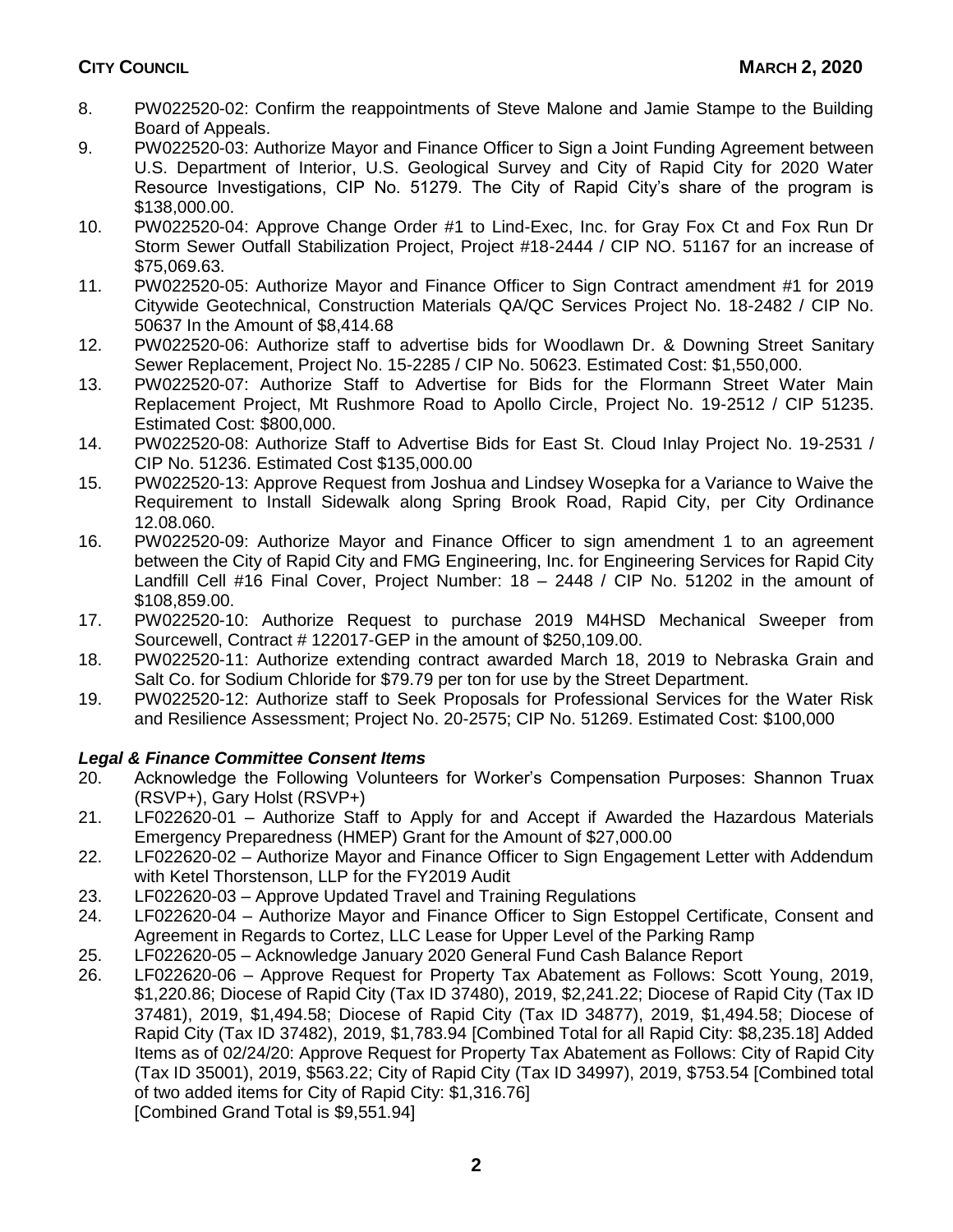# *CIP Committee Consent Items*

- 27. CIP022120-00 Acknowledge Capital Improvement Programs Committee Monthly Updates for February 2020.
- 28. CIP022120-01 Approve CIP carry forward from 2019

#### *Community Development Consent Items*

29. 20TP010 – Approve the 2020 Unified Planning Work Program Amendment #20-01

*Bid Award Consent Items (NONE)*

END OF CONSENT ITEMS

### **NON-CONSENT ITEMS** – **Items 30 – 31**

**Open Public Comment** – **Items 30 – 31** (3-minute time limit per speaker) *Close Public Comment*

*Ordinances (NONE)*

*Public Works Committee Items (NONE)*

*Legal & Finance Committee Items (NONE)*

### *CIP Committee Items (NONE)*

#### *Community Development Items*

30. No. 20PL002 - A request by Caekaert Construction for a Preliminary Subdivision Plan for proposed Lots 5A and 5B of Block 1 of Gemstone Subdivision, generally described as being located at 318 and 320 Topaz Lane.

# **Recommendation: Approve with stipulations**

31. No. 20PL007 - A request by Davis Engineering, Inc. for Pink Cabin, LLC for a Preliminary Subdivision Plan for proposed Lots 32 thru 48 of Block 11, Lots 2 thru 11 of Block 13, Lots 1 thru 5 of Block 14 and Detention Cell Lot in Murphy Ranch Estates Subdivision, generally described as being located at the southern terminus of Knuckleduster Road and Black Powder Road. **Recommendation: Approve with stipulations**

#### *Other Board, Commission & Committee Items (NONE)*

# *Bid Awards (NONE)*

*Alcoholic Beverage License Applications (NONE)*

*Reissuance Special Event*

*Mayor's Items (NONE)*

# *Council Items & Liaison Reports (NONE)*

Reconsideration Notices Motion for Delivery of Items from Committee

*Staff Items (NONE)*

*Appeals (NONE)*